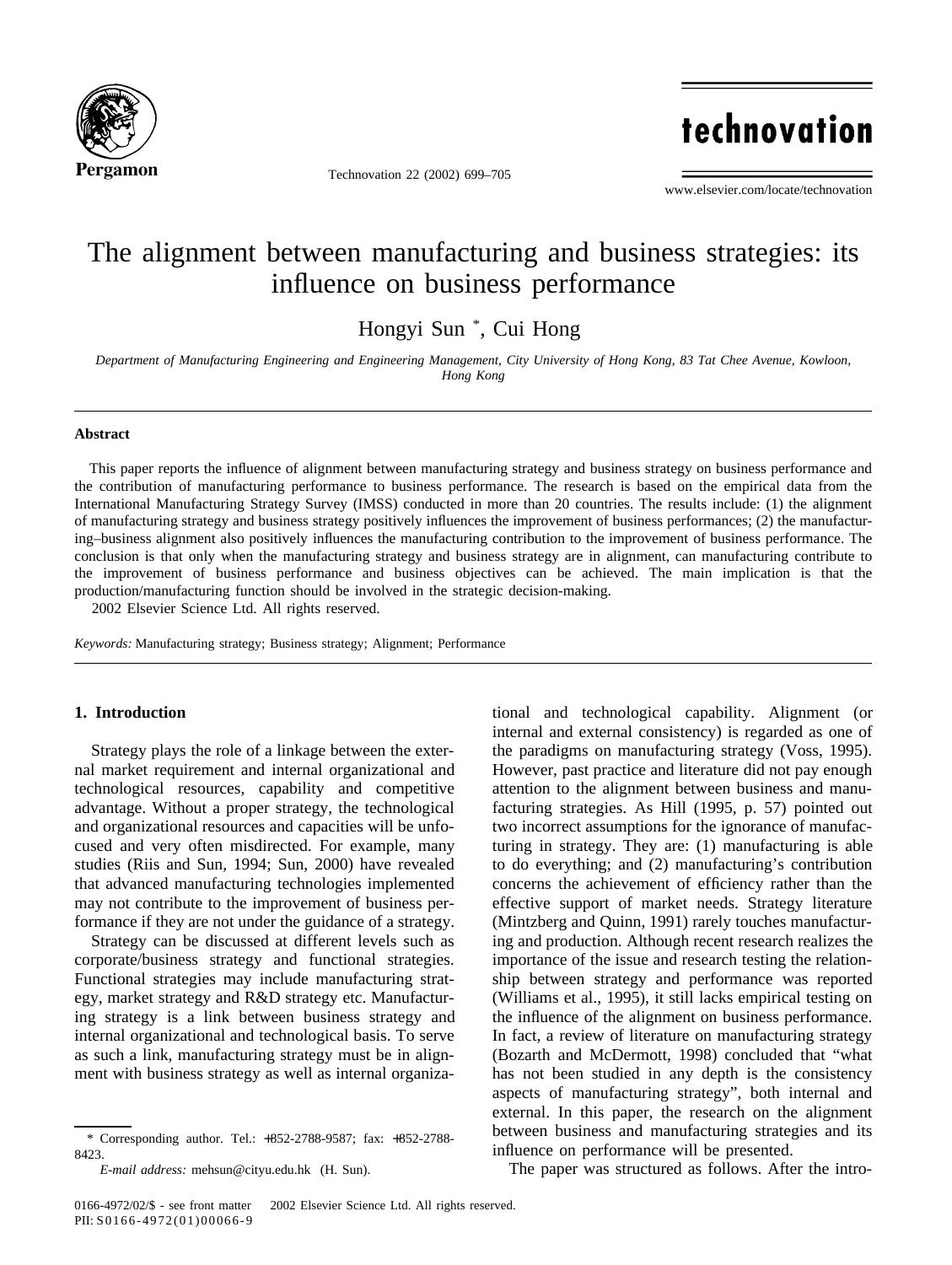duction (Section 1), the literature will be reviewed and relevant research questions will be raised in Section 2. In Section 3, the source of empirical data will be introduced. The data analysis and the results will be reported in Section 4. The implications and future research will be discussed in Section 5. The last section will include a brief conclusion.

#### **2. Literature review and research questions**

### *2.1. Business strategy*

A corporation should seek to respond to the external environment effectively to gain competitive advantages, or the competitive forces (Porter, 1990). Strategies serve to exploit a corporation's capability as a competitive weapon to achieve its mission and objectives. A clear strategy can play an important role in a firm's success. In today's competitive environment, a company more than ever needs a strategy that specifies the kind of competitive advantage that it is seeking in the market and articulates how that advantage is to be achieved. (Hayes and Pisano, 1994). A typical business firm should consider three levels of strategies: corporate strategy, business strategy and functional strategy. Corporate strategy describes a company's overall direction. Business strategy occurs at the business unit level. And functional strategy is concerned with developing a distinctive competence to provide a company or a business unit with a competitive advantage (Hunger and Wheelen, 2001). These three strategies are not mutually exclusive and will link in the implementation of a particular strategy (Mills et al., 1995).

## *2.2. Manufacturing strategy: the role of manufacturing in business, the development of manufacturing strategy and its relationship with other strategies*

Traditionally, manufacturing activities were not supposed to contribute to the competitive advantages of a company since it was only considered as merely operative and based on obtaining maximum efficiency (Avella et al., 1999). It was even not treated equally important as other functional strategies. Since the business environment becomes more competitive, manufacturing activities have been paid more emphasis. It has been recognized that manufacturing activities could contribute a lot to business performance and it has been put to a posture of strategy — the manufacturing strategy. This was initiated by Skinner (1969) in his semantic article "Manufacturing — missing link in corporate strategy". In this article, he set out the linkage between manufacturing choices and corporate/business strategy. Then he developed the concept of internal and external consistency in "The focused factory" (Skinner, 1974). Skinner emphasized that manufacturing has the potential to strengthen or weaken a company's competitive ability.

Manufacturing strategy is regarded as the manner in which the business unit deploys its manufacturing resources (Hayes and Wheelwright, 1984) and effectively uses its manufacturing strengths (Swamidass and Newell, 1987; Riis, 1992) to complement the business strategy. Several studies have discussed the role of manufacturing strategy in business. Wheelwright (1984) defined four competitive priorities of manufacturing: cost efficiency, quality, flexibility and dependability to articulate how manufacturing can support a company's competitiveness. Similarly, Hill (1995) developed the concept of order-winner which includes price, delivery, quality, product design and variety, and the idea of order-qualifier, with which a company must meet if it is to be in a market. The link between manufacturing strategy and manufacturing performance has also received some attention, such as Ferdows and De Meyer (1990), and Hayes and Clark (1985).

Several works contribute to the relationship or linkage between manufacturing strategy, business strategy, corporate strategy and other functional strategies. One school of literature holds that corporate strategy drives business strategy, while business strategy drives manufacturing strategy. Schroeder et al. (1986) reported that manufacturing strategy appeared to be driven by marketing strategy, although they noted a high degree of congruence between the two. Marucheck et al. (1990) concluded that manufacturing strategy was perceived to be reactive and subordinate to business strategy. According to Miller and Hayslip (1989), manufacturing strategy is "a projected pattern of manufacturing choices formulated to improve fundamental manufacturing capabilities, and to support business and corporate strategy". The other school holds a different idea that manufacturing strategy should not be just reactive but could be proactive. Skinner felt it was possible for manufacturing to become proactive in its contribution to the overall business strategy. Manufacturing should seek to influence corporate strategies. Hayes and Wheelwright (1984) argued that the end-purpose of a manufacturing strategy is to guide the business towards obtaining the production capabilities, which enable it to develop and exploit manufacturing capability proactively as a competitive weapon. Leong et al. (1990) and Zahra and Das (1993) indicated that manufacturing is not only a factor that could support competitive priorities through its close correlation with competitive strategy, but also a determinative factor of the competitive advantages.

The above review can be summarized by Hill's (1995) model, "…functional strategies must be developed that support agreed markets with consistency between the various parts of a business. Only in this way can coherent strategies be forged that align all functions to support